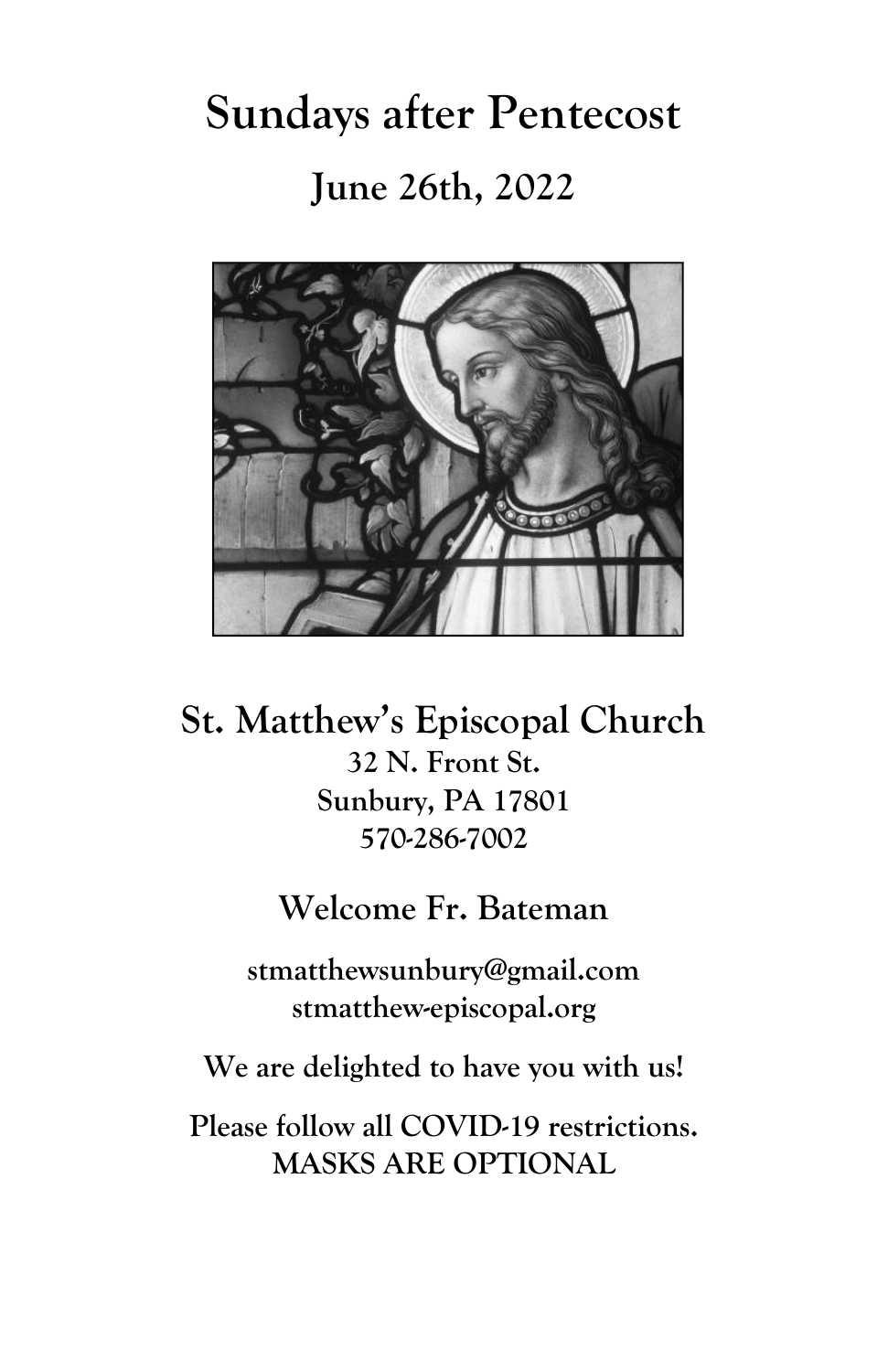# **Third Sunday after Pentecost Holy Eucharist Rite II 10:00 am**

# **LITURGY OF THE WORD** Prelude Processional Opening Acclamation BCP 355 Gloria (S-280) BCP 357 The Collect The Lessons **See Insert** First Reading The Psalm Gospel Hymn The Holy Gospel The Sermon Nicene Creed BCP 358 Prayer for Congregations in Transitions (*Listed Below*) The Prayers of the People BCP 385 Confession of Sin BCP 360 The Peace Offering Hymn Eucharistic Prayer A BCP 361 The Sanctus (S-129) BCP 362 The Lord's Prayer BCP 364 The Holy Communion Communion Hymn Prayer of Thanksgiving BCP 365 Recessional Blessing Dismissal from the Rear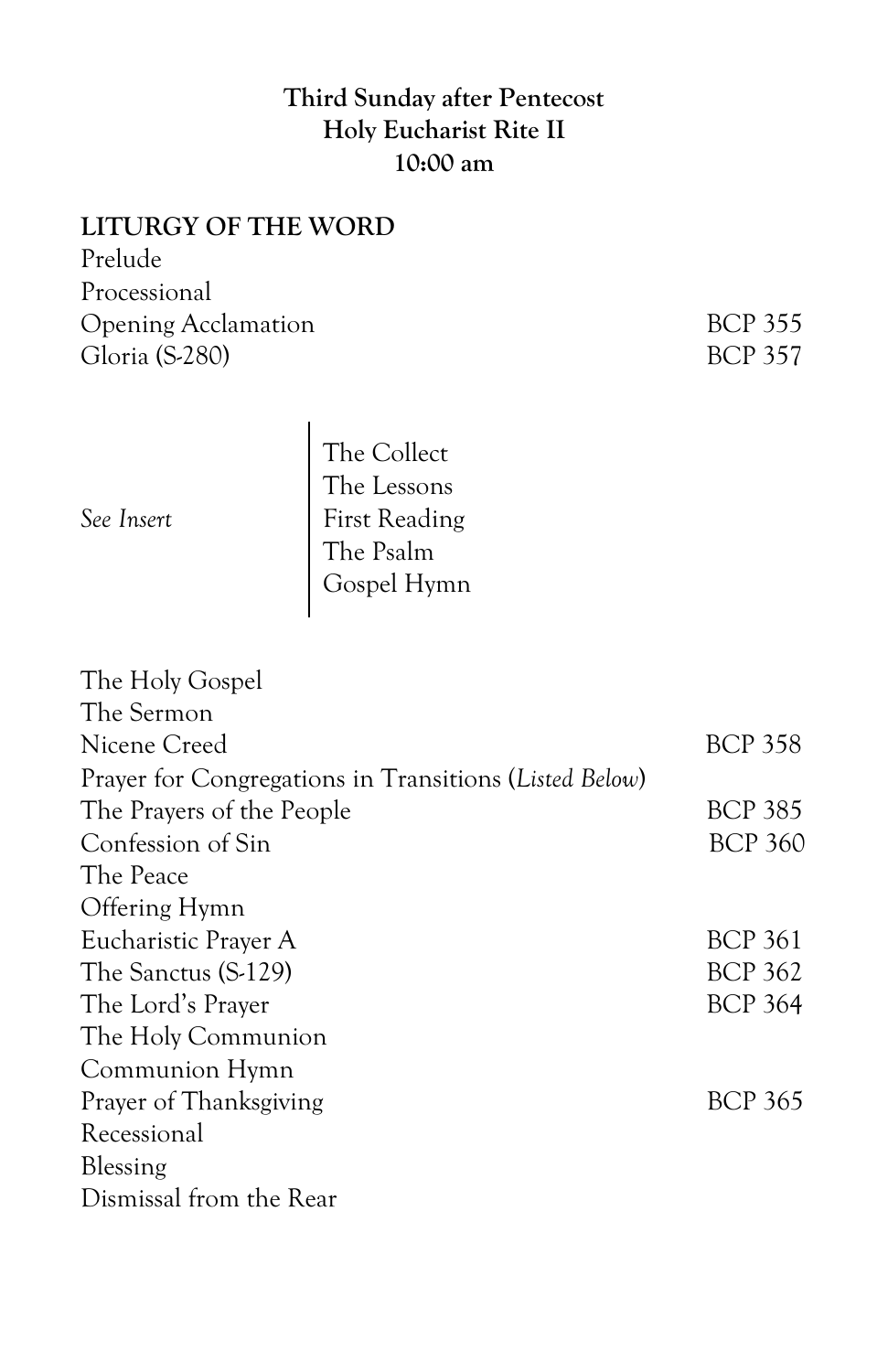# **THE COLLECT**

Almighty God, you have built your Church upon the foundation of the apostles and prophets, Jesus Christ himself being the chief cornerstone: Grant us so to be joined together in unity of spirit by their teaching, that we may be made a holy temple acceptable to you; through Jesus Christ our Lord, who lives and reigns with you and the Holy Spirit, one God, for ever and ever. *Amen*.

# **THE OLD TESTEMENT**

# **1 Kings 19:15-16,19-21**

The LORD said to Elijah, "Go, return on your way to the wilderness of Damascus; when you arrive, you shall anoint Hazael as king over Aram. Also you shall anoint Jehu son of Nimshi as king over Israel; and you shall anoint Elisha son of Shaphat of Abel-meholah as prophet in your place."

So he set out from there, and found Elisha son of Shaphat, who was plowing. There were twelve yoke of oxen ahead of him, and he was with the twelfth. Elijah passed by him and threw his mantle over him. He left the oxen, ran after Elijah, and said, "Let me kiss my father and my mother, and then I will follow you." Then Elijah said to him, "Go back again; for what have I done to you?" He returned from following him, took the yoke of oxen, and slaughtered them; using the equipment from the oxen, he boiled their flesh, and gave it to the people, and they ate. Then he set out and followed Elijah, and became his servant.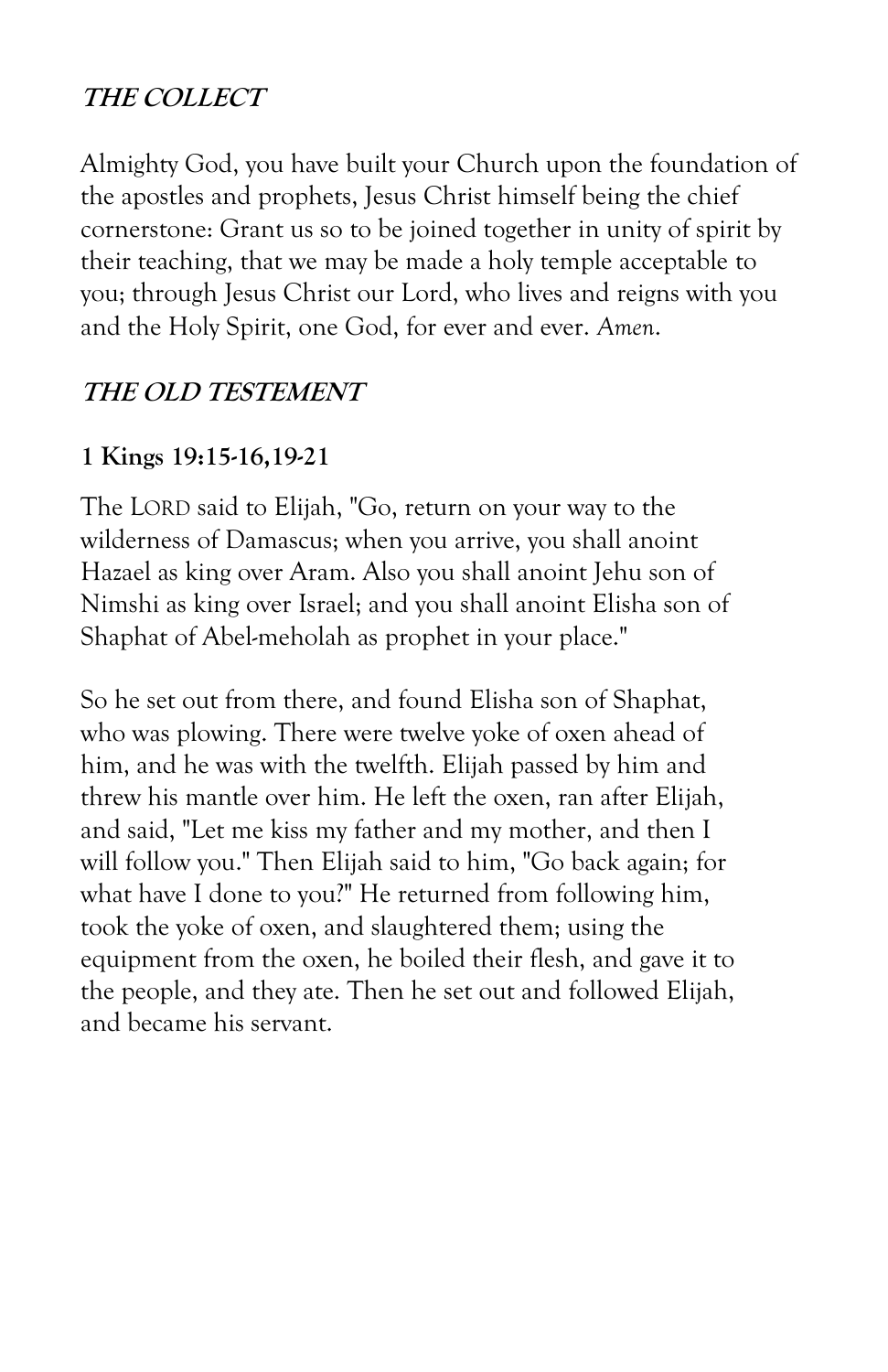# **THE RESPONSE**

## **Psalm 16**

#### **Conserva me, Domine**

in your presence there is fullness of joy, and in your right hand are pleasures for evermore.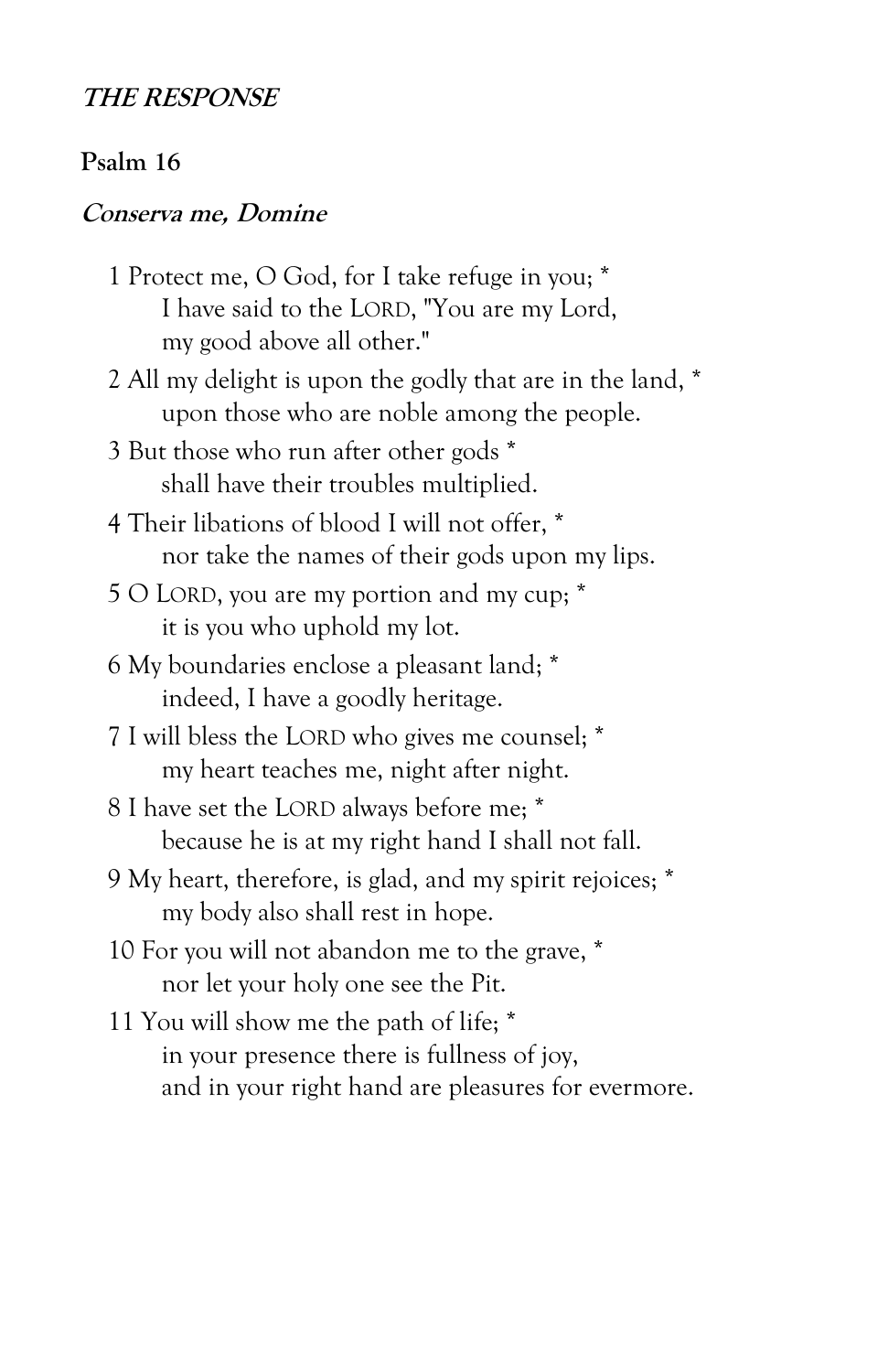# **THE EPISTLE**

#### **Galatians 5:1,13-25**

For freedom Christ has set us free. Stand firm, therefore, and do not submit again to a yoke of slavery.

For you were called to freedom, brothers and sisters; only do not use your freedom as an opportunity for self-indulgence, but through love become slaves to one another. For the whole law is summed up in a single commandment, "You shall love your neighbor as yourself." If, however, you bite and devour one another, take care that you are not consumed by one another.

Live by the Spirit, I say, and do not gratify the desires of the flesh. For what the flesh desires is opposed to the Spirit, and what the Spirit desires is opposed to the flesh; for these are opposed to each other, to prevent you from doing what you want. But if you are led by the Spirit, you are not subject to the law. Now the works of the flesh are obvious: fornication, impurity, licentiousness, idolatry, sorcery, enmities, strife, jealousy, anger, quarrels, dissensions, factions, envy, drunkenness, carousing, and things like these. I am warning you, as I warned you before: those who do such things will not inherit the kingdom of God.

By contrast, the fruit of the Spirit is love, joy, peace, patience, kindness, generosity, faithfulness, gentleness, and self-control. There is no law against such things. And those who belong to Christ Jesus have crucified the flesh with its passions and desires. If we live by the Spirit, let us also be guided by the Spirit.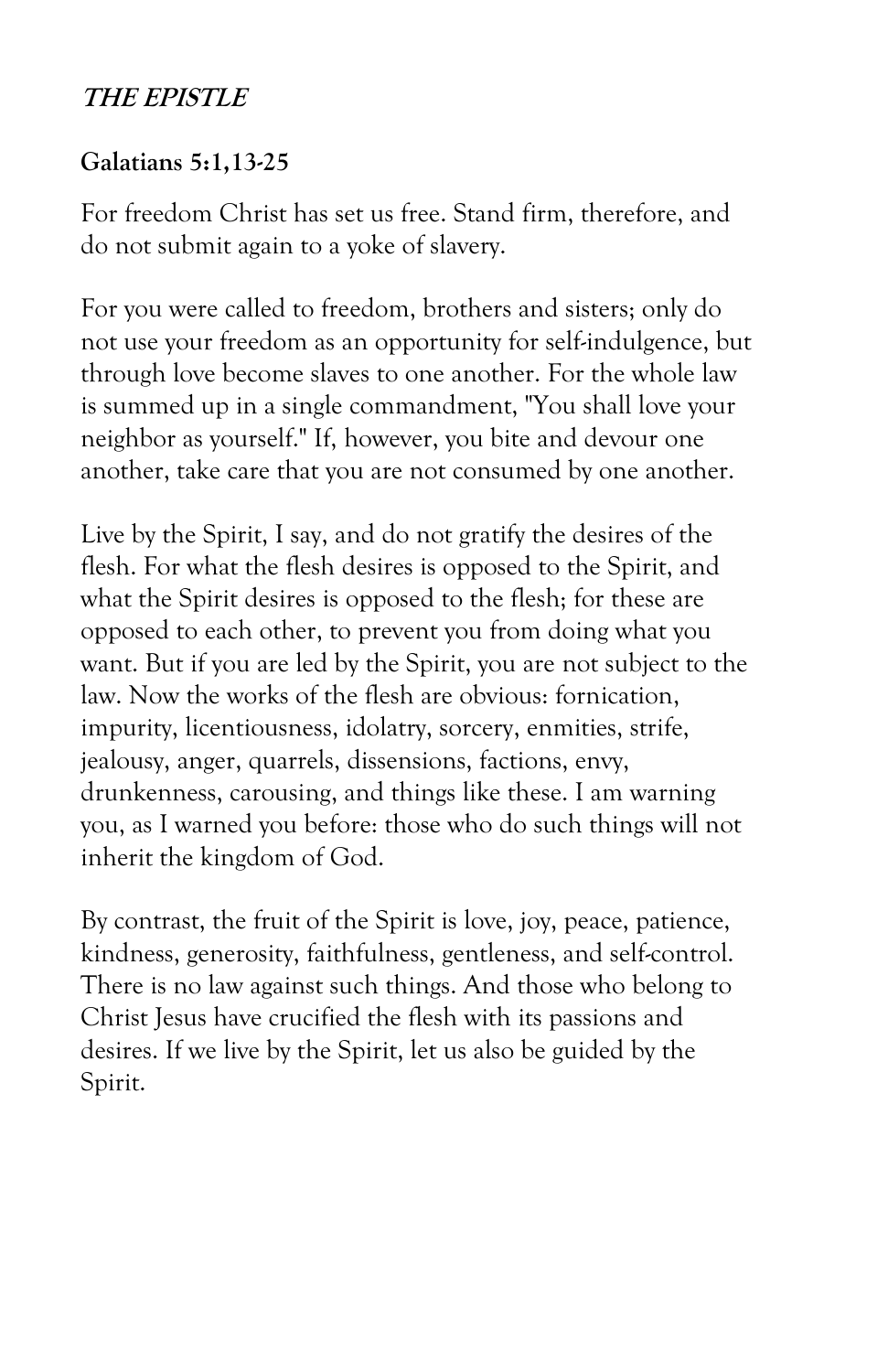## **THE GOSPEL**

#### **Luke 9:51-62**

When the days drew near for Jesus to be taken up, he set his face to go to Jerusalem. And he sent messengers ahead of him. On their way they entered a village of the Samaritans to make ready for him; but they did not receive him, because his face was set toward Jerusalem. When his disciples James and John saw it, they said, "Lord, do you want us to command fire to come down from heaven and consume them?" But he turned and rebuked them. Then they went on to another village.

As they were going along the road, someone said to him, "I will follow you wherever you go." And Jesus said to him, "Foxes have holes, and birds of the air have nests; but the Son of Man has nowhere to lay his head." To another he said, "Follow me." But he said, "Lord, first let me go and bury my father." But Jesus said to him, "Let the dead bury their own dead; but as for you, go and proclaim the kingdom of God." Another said, "I will follow you, Lord; but let me first say farewell to those at my home." Jesus said to him, "No one who puts a hand to the plow and looks back is fit for the kingdom of God."

# **SUNDAYS after PENTECOST June 26th, 2022**

### **PARISH NOTES**

**COLE ALLEN DIAPER PANTRY:** The next Diaper Pantry will be Saturday, July 2, 2022 from 10:00 - 11:30 a.m. We're in need of volunteers to distribute diapers. Please contact Connie Kistler at kistinpa@ptd.net. Monetary donations are very much welcomed. Please give to the Treasurer, Tom Culver, in an envelope labeled Diaper Pantry. **Donations of diaper wipes and pull-ups are appreciated.** We covered 23 baby bottoms in June. **HIS DISCIPLES FOOD PANTRY:** Is the last Saturday of each month. Please contact Nancy Shipman at 570-286-0430 to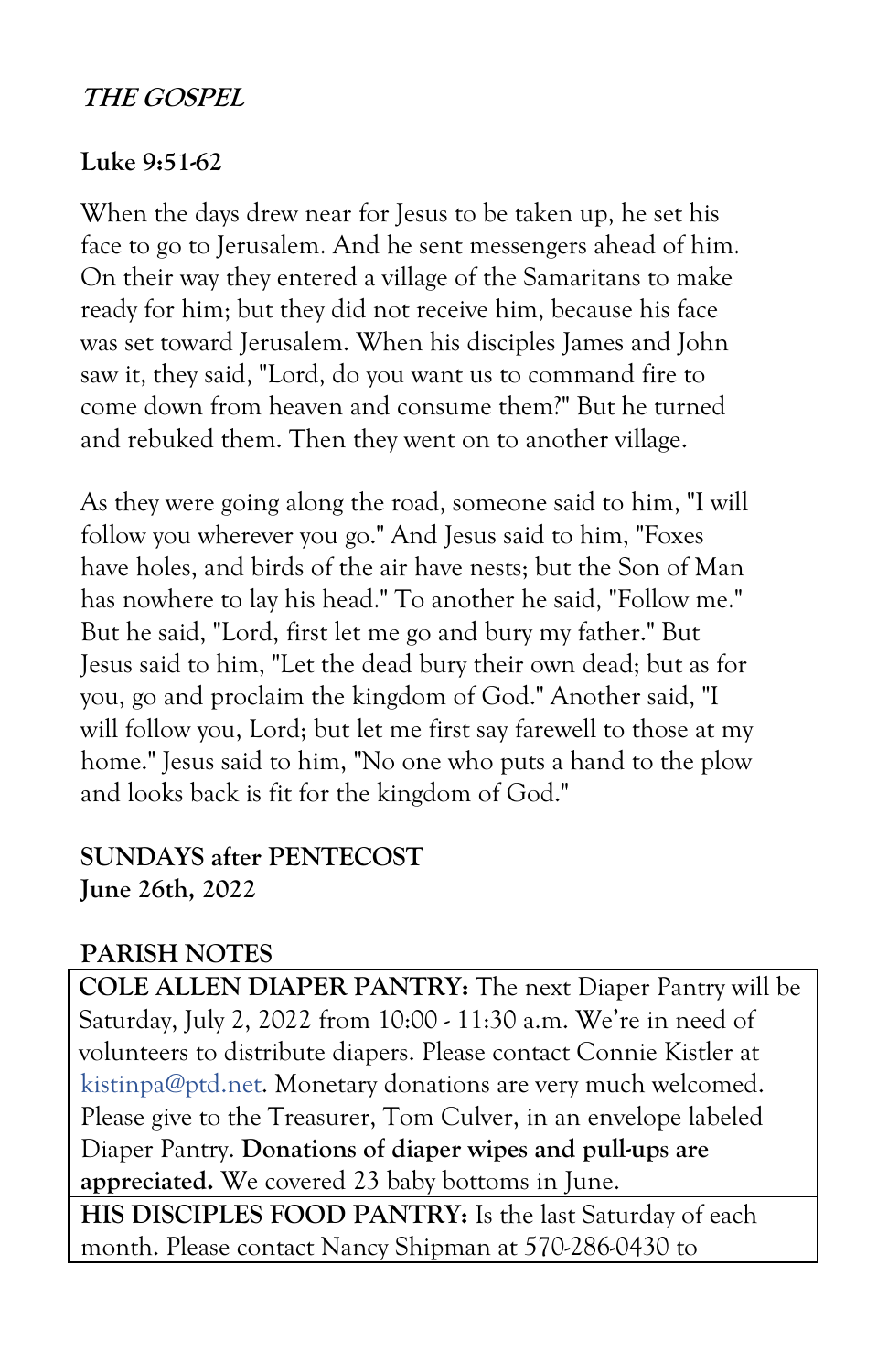**PARISH NOTES (cont.)**

volunteer. Donations of canned fruits & vegetables are welcome. The next Food Pantry will be held Saturday, July 30**,** 2022 from

9:00-11:00 a.m. **Any donations are greatly appreciated.**

**CHURCH SERVICE TIME:** Church service time is **10:00 AM**. Masks are now optional.

**OFFICE HOURS**: Office hours are Tuesday and Wednesday, 10AM to 2PM, and Thursday, 10AM to Noon.

**CHILDREN MINISTRY:** Please consider your participation and role in this vital ministry. Here is a link to the Diocese webpage for your review. [Children | The Episcopal Church in Central](https://diocesecpa.org/children/) 

[Pennsylvania \(diocesecpa.org\)](https://diocesecpa.org/children/) Please let Anissa know, 570-898-2275, if you are interested in working to teach our children & guide them in faith.

**ALTAR SERVERS:** St. Matthew's is looking for altar servers of all ages. Are you being called to the lay ministry of **Eucharistic Minister** (someone who helps with communion from the altar and distributes the chalice), **Crucifer** (someone who carries the cross in procession) or **Lector** (someone who reads the lessons and the "prayers of the people.") We are also looking to train servers of all ages for the ministry of **Thurifer** (someone who dispenses incense with the thurible.) Please contact Anissa DeCaprio-Sanduta if interested.

**LAY MINISTRIES:** Anyone interested in participating with any of the Lay Ministries, please contact any Vestry member or speak with Mary Ann Loftus.

**SURVEYS:** The deadline for the surveys has been moved to the end of June. If you have not turned in your survey, please fill it out and do so. This survey will help in acquiring the right Rector for our Church and the needs of our parishners and community.

ANNUAL CHURCH PICNIC: July 10<sup>th</sup>, 2022 at Zartman's Chermside Pavilion, Kratzerville (print-out directions are available or if using GPS: use 1107 Scrubby Hill Lane, Selinsgrove, this will get you close to the place). Service will start at 11:00 am, the meal to follow afterward. Meat will be provided, please bring a dish to share.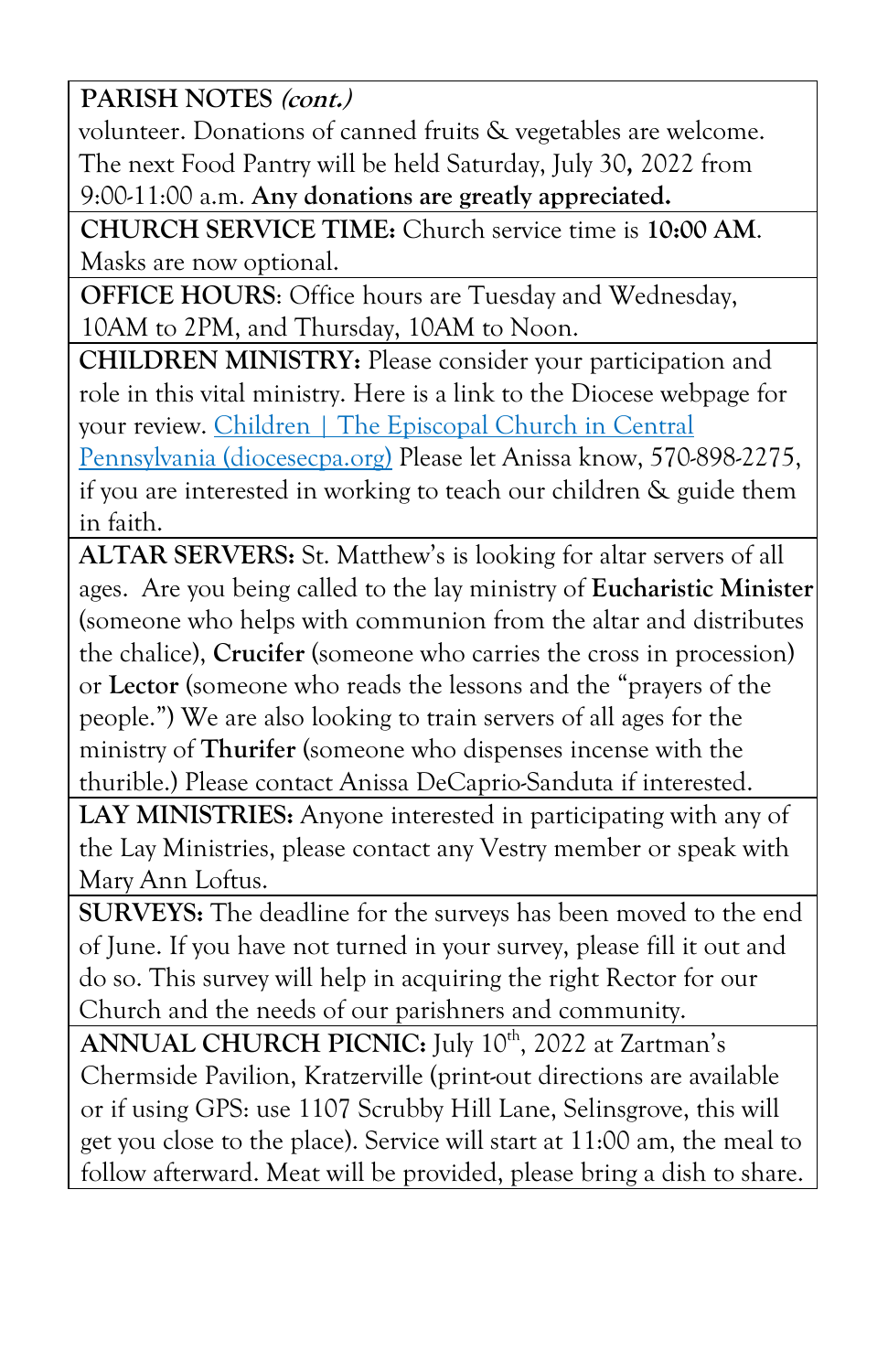#### **VESTRY MEMBERS**

Fran Zartman (2020-2022, 2022-2024)\* Roy Casey (2021-2023) Cyn Reid (2020-2022, 2022-2024)\* Pam Schlegel (2021-2023) Nathan Blanchard (2021-2023) Anissa DeCapria-Sanduta (2021-2023) Carol Lamparter (2022-2024) Martha Bohner (2022-2024) Lynda Schlegel-Culver (2022-2024)

Senior Warden: Mary Ann Loftus Junior Warden: Roy Casey Clerk of the Vestry: Cynthia Reid Senior Warden Emeritus: Charlie Schlegel

#### **DELEGATES TO CONVENTION IN 2022**

Cyn Reid Barb Sauter

(\* indicates that the person must wait one year before running for vestry again in the final year of election)

# **A Guide for Congregations in Transition** The Episcopal Diocese of Central Pennsylvania

*Merciful God, be with us and guide us; open our minds and teach us; open our hearts and surround us with your love that we may feel your presence in all our works. Imbue us with wisdom and awareness of your vision as we seek a new rector and spiritual leader. Grant us an adventurous spirit, willing to attempt new tasks and face new ways, ever mindful of the need to listen more to your still, small voice than to our own fancies and desires. Grant continued grace and commitment to those who have been called to serve as members of the Profile and Search Committees, that they may become faithful companions to each other, to the Vestry, and to this Parish.*